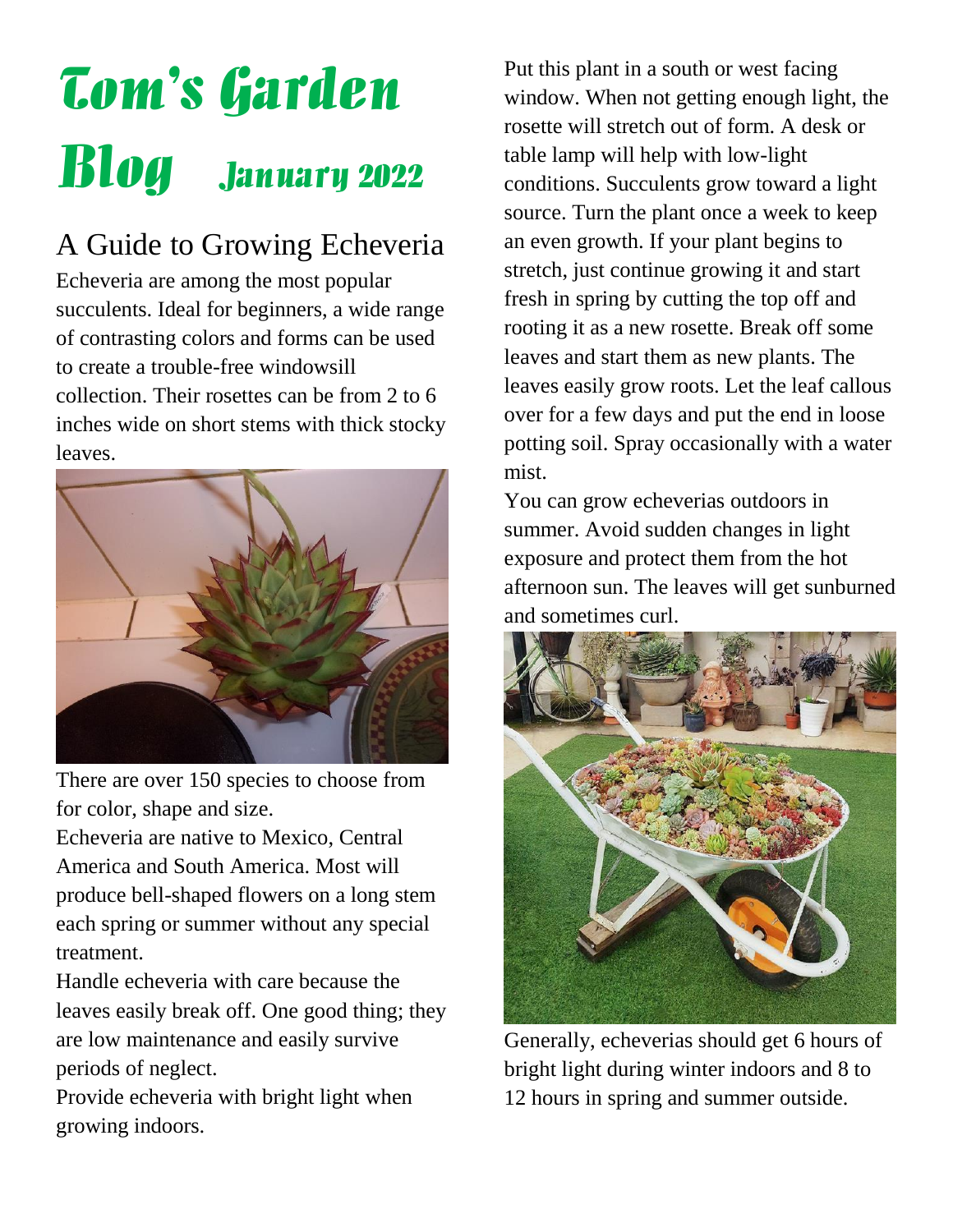This will keep the rosette compact and show good leaf color.

The best practice for watering is to give a deep regular watering and let the soil dry out completely between waterings. I am assuming it is planted in a well-draining cactus/succulent soil mix. Most problems are caused by overwatering and root rot. Always err on the dry side. Don't worry, neglect is good for these plants!

### **Fertilization**

Apply a half-strength liquid fertilizer once a month from spring to late summer. Echeverias are not hardy and can't survive cold temperatures. They like temps between 65 and 80 degrees and don't like temps below 50. Bring them indoors in winter. In spring, gradually move them outdoors, exposing them more each day.



### How to care for Amaryllis

Although amaryllis can be purchased at any stage of development, for a lot of people the real fun is growing their own plant from a bulb.

Most amaryllis bulbs are sold already potted with complete growing instructions. Once watering is started, you can expect lily-like blooms of red, pink, white, orange or multicolor in 4 to 6 weeks. Some bulbs are sold already sprouted. After all the flowering is done, the leaves will appear. Some will sprout 2 or 3 sets of flower stalks. Grow the amaryllis as a foliage plant. You can plant it outside in the flower bed in spring and let it grow all summer. (That's what I do). Feed it just as would with any other plant and the bulb will store energy for the up- coming new season.

In September, Dig it up, remove any soil, and cut off the foliage (it will still be green). Trim the roots and store the bulb in a cool dark place for about a month. Pot the bulb up in regular potting soil, keeping about a third of the bulb exposed. Place in a bright window, water well and in a few weeks you will see a sprout coming up. Be patient! It will bloom again.

## New Year Traditions

### **Make Some Noise**

**\***In ancient Thailand, guns were fired to frighten off demons.

**\***In China, firecrackers routed the forces of darkness.

**\***In the early American colonies, the sounds of pistol shots rang through the air. **\***Today, Italians let their church bells peal, the Swiss beat drums, and North Americans sound sirens, party horns and set off fireworks to bid the old year farewell.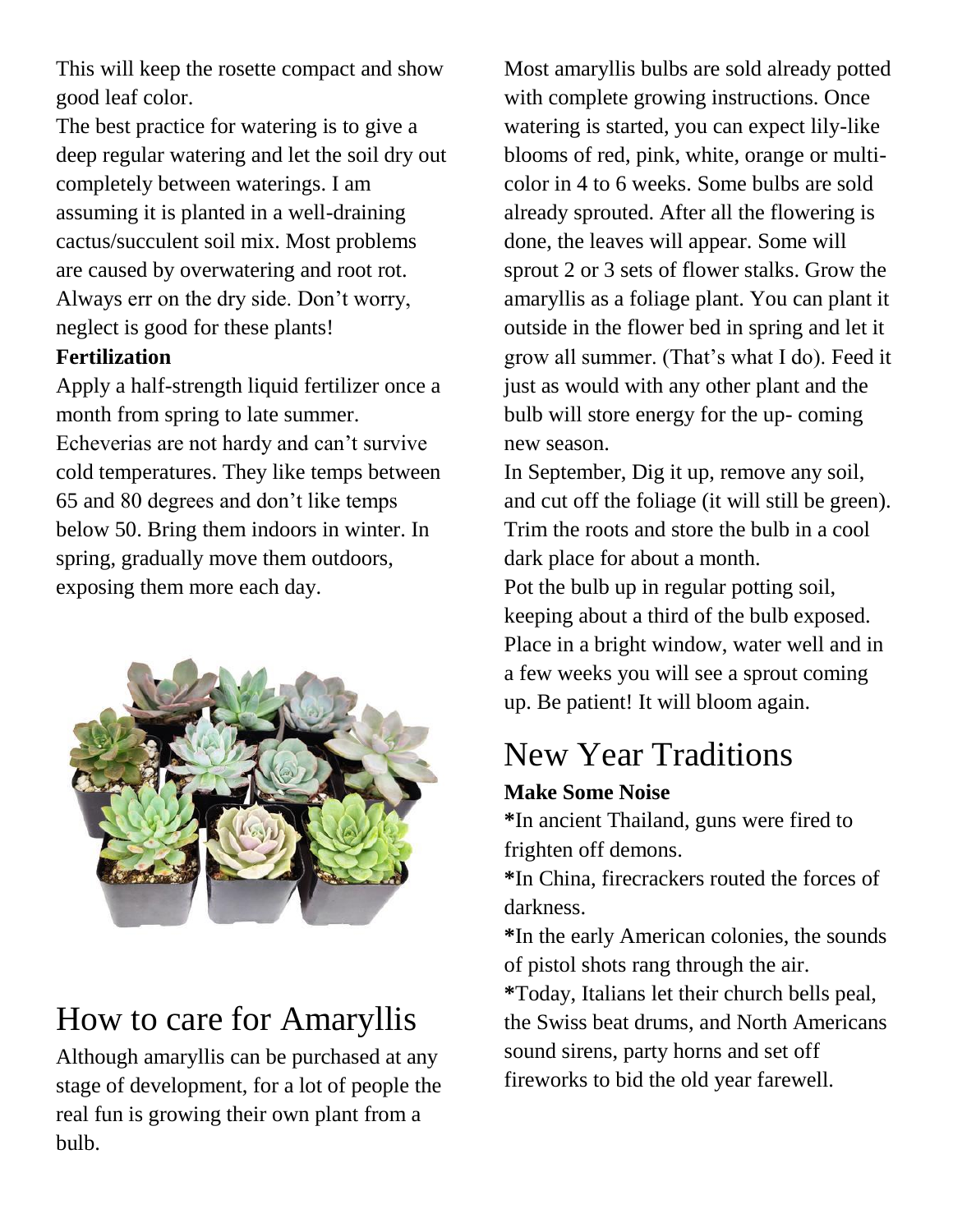### **Eat Something Special**

**\***Pork and sauerkraut are traditional in my family.

**\***In the southern United States, black-eyed peas and pork foretell good fortune.

**\***In Dutch homes, fritters called *olie bollen*  are served.

**\***The Irish enjoy pastries called bannocks. **\***Apples dipped in honey are a Rosh Hashanah tradition.

#### **Drink a Beverage**

**\***The pop of a champagne cork brings the arrival of the New Year around the world. **\***"Wassail," the Gaelic term for "good health," is served in England. **\***In Holland, toasts are made with hot spiced wine.

#### **Give a Gift**

**\***New Year's Day was once the time to swap presents.

**\***Gifts of gilded nuts or coins marked the start of the New Year in Rome. **\***Eggs, the symbol of fertility, were exchanged by the Persians. **\***Early Egyptians traded earthenware flasks. **\***In Scotland, coal, shortbread and silverware were traditionally exchanged for good luck. *Credit: The Old Farmer's Almanac*

**I know it's only January** and too early to plant anything outside. It is not, however, too early to start planning a native Ohio garden for the coming season.

(continued) Native Ohio plants provide a vital source of food and shelter for our pollinators and wildlife. Native plants feed the caterpillars that the birds then feed to their young fledglings. Native plants also grow well in our soil and climactic conditions, usually without any special care. The best location for a native garden is a sunny spot anywhere in your landscape. You can designate an area of your yard or even use containers on a deck or patio. Grouping a variety of plants together helps pollinators find and feed on desirable flowers while using less energy searching for plants. Try to use a mixture of colors and textures that makes the garden attractive to more and different pollinators. It also makes your garden more attractive for you to enjoy. Each type of pollinator is attracted to different colors. Bees like purple, blue, yellow and white. Butterflies enjoy red, yellow, orange, pink and purple. Hummingbirds like many bright colors, especially red. Birds like many of these same colors and will feed caterpillars to their young, even if they are strict seed eaters. So you see it is a whole cycle of everything coming together in one plot. Try to have something blooming during the entire season. Different species of bees, butterflies and other pollinators are active at different times during the season. Plant a variety of flowers that bloom at different times so there are blooms from early spring to late fall. Many of our native Ohio plants will accomplish this.